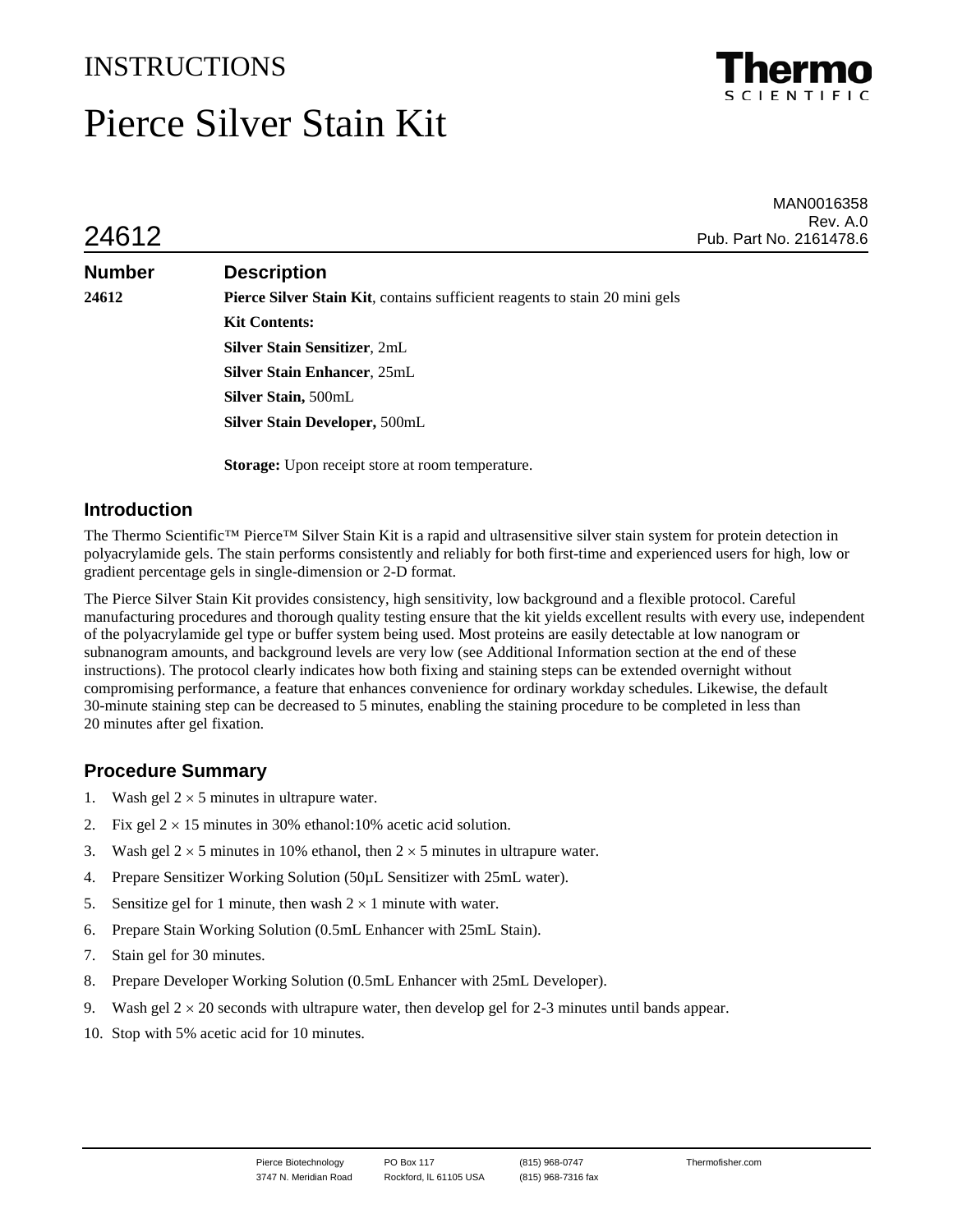

## **Additional Materials Required**

- Ethanol, ~50mL
- Acetic Acid, ~25mL
- Ultrapure water,  $\sim$ 1L

# **Procedure for Silver Staining Proteins in Polyacrylamide Gels**

#### **Important Notes:**

- Perform all steps in a single clean staining tray (plastic or glass) with constant gentle shaking.
- Throughout the procedure, use sufficient volumes of solution to thoroughly cover the gel. Generally, 25mL is sufficient for a mini gel in small tray. Use a generous volume for wash steps.
- Avoid using metal utensils throughout the procedure. Use a clean, plastic spatula or gloved hands to manipulate the gel. When using gloved hands, touch the gel only at the edges to avoid depositing protein on the surface, which may cause background.
- Fixing, Ethanol and Stop solutions (used in steps 2, 3 and 10) may be prepared in advance. Other solutions must be prepared immediately before use.
- The Silver Stain Enhancer is used in both Stain and Developer Working Solutions. Do not use Stain or Developer directly without first adding the Enhancer (steps 7 and 9) immediately before use.
- 1. Wash gel in ultrapure water for 5 minutes. Replace the water and wash for another 5 minutes.
- 2. Fix gel in 30% ethanol:10% acetic acid solution (i.e., 6:3:1 water:ethanol:acetic acid) for 15 minutes. Replace the solution and fix for another 15 minutes.

**Note:** Gel may be kept in fixing solution overnight without affecting stain performance.

- 3. Wash gel in 10% ethanol solution for 5 minutes. Replace solution and wash for another 5 minutes.
- 4. Wash gel in ultrapure water for 5 minutes. Replace water and wash for another 5 minutes.
- 5. Prepare Sensitizer Working Solution by mixing 1 part Silver Stain Sensitizer with 500 parts ultrapure water (e.g., mix 50µL Sensitizer with 25mL water).
- 6. Incubate gel in Sensitizer Working Solution for exactly 1 minute, then wash with two changes of ultrapure water for 1 minute each.
- 7. Prepare Stain Working Solution by mixing 1 part Silver Stain Enhancer with 50 parts Silver Stain (e.g., 0.5mL of Enhancer with 25mL Stain).
- 8. Incubate gel in Stain Working Solution for 30 minutes.

**Note:** Gel may be incubated in Stain Working Solution for as short as 5 minutes or as long as overnight without affecting stain performance.

- 9. Prepare Developer Working Solution by mixing 1 part Silver Stain Enhancer with 50 parts Silver Stain Developer (e.g., mix 0.5mL of Enhancer with 25mL Developer).
- 10. Prepare 5% acetic acid solution as a Stop Solution.
- 11. Quickly wash gel with two changes of ultrapure water for 20 seconds each.
- 12. Immediately add Developer Working Solution and incubate until protein bands appear (2-3 minutes).

**Note:** Protein bands will begin to appear within 30 seconds and then continue to develop. Between 2 and 3 minutes, protein detection vs. background is optimal. After 3 minutes, lane background signal may increase to undesirable levels.

13. When the desired band intensity is reached, replace Developer Working Solution with prepared Stop Solution (5% acetic acid). Wash gel briefly, then replace Stop Solution and incubate for 10 minutes.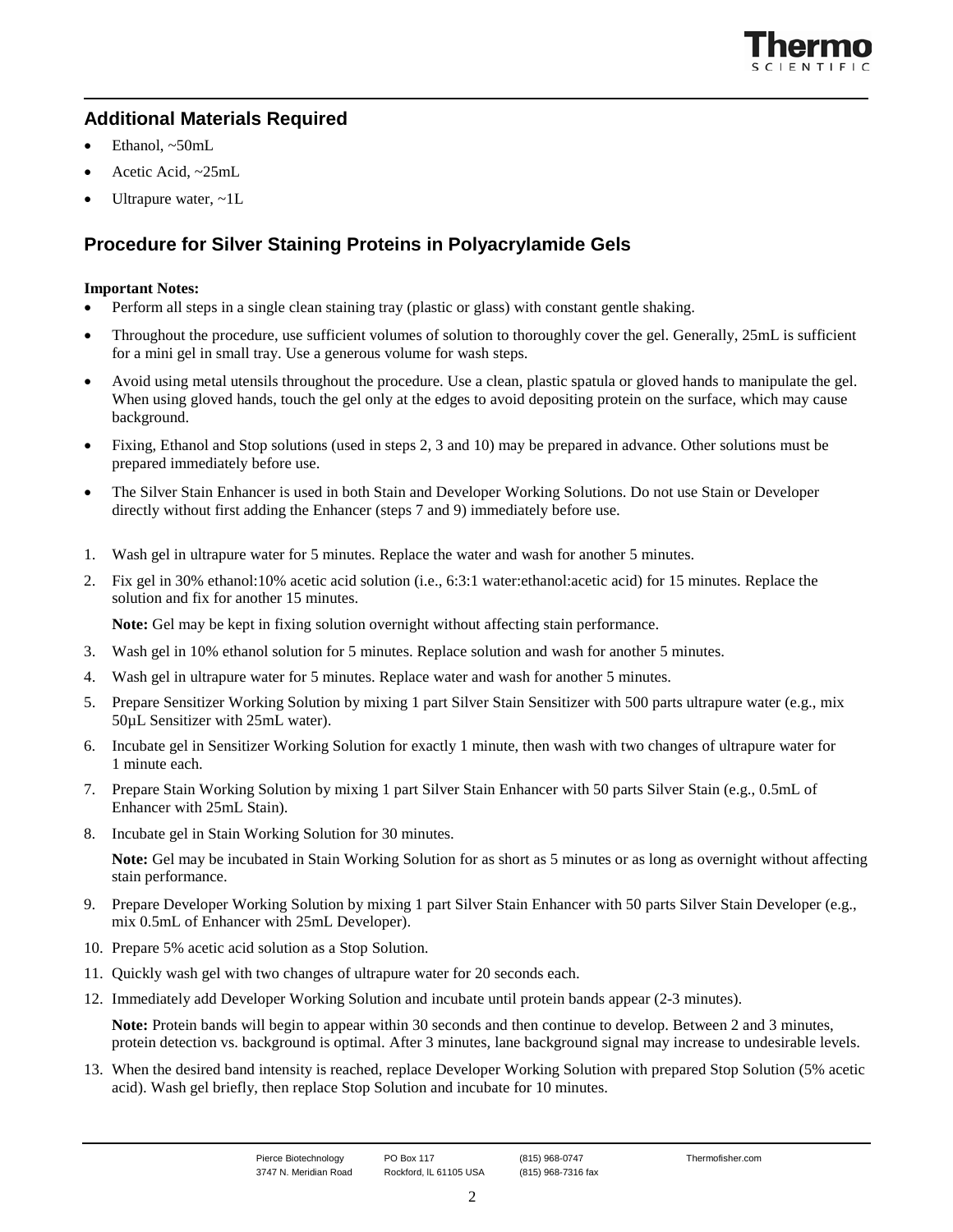

# **Troubleshooting**

| Problem                       | <b>Possible Cause</b>                                                      | Solution                                                                                                         |
|-------------------------------|----------------------------------------------------------------------------|------------------------------------------------------------------------------------------------------------------|
| Bands faint or<br>not visible | Insufficient development                                                   | Develop gel for >5 minutes or add newly prepared<br>Developer Working Solution                                   |
|                               | Minimal or no protein present in sample                                    | Check protein concentration in the original sample                                                               |
|                               | Improper solution preparation or skipped steps                             | Check solution preparation and follow procedure                                                                  |
|                               | Excessive water wash before development step                               | Wash gel $3 \times 10$ minutes with ultrapure water, then<br>repeat staining procedure shortening this wash step |
| High<br>background            | Stained gel was overdeveloped                                              | Reduce development time                                                                                          |
|                               | Washing step(s) was missed or poor quality<br>water was used               | Do not skip or reduce wash steps. Use ultrapure<br>water                                                         |
|                               | Contaminated equipment was used                                            | Use clean equipment rinsed with ultrapure water                                                                  |
|                               | Impure chemical was used for gel preparation or<br>precast gel has expired | Use analytical grade chemicals or use precast gels<br>that have not expired                                      |
|                               | Stop solution was not effective in halting<br>development of gel           | Prepare new 5% acetic acid and replace it twice in<br>the first minutes of incubation with the gel               |

# **Additional Information**

#### **A. Visit our web site for additional information about this product, including the following item:**

• Tech Tip #50: Process stained polyacrylamide gels for mass spectrometry

#### **B. Example gels stained with the Pierce Silver Stain Kit**



**Figure 1.** 4-20% Precise™ Gel containing two-fold serial dilutions of purified proteins. The third band from the top is BSA, with the rightmost lane containing 14ng.



**Figure 2.** 2-D gel of 15µg of TNFα-induced HeLa cytosolic extract prepared with the Thermo Scientific™ NE-PER™ Nuclear and Cytoplasmic Extraction Kit (Product No. 78833).